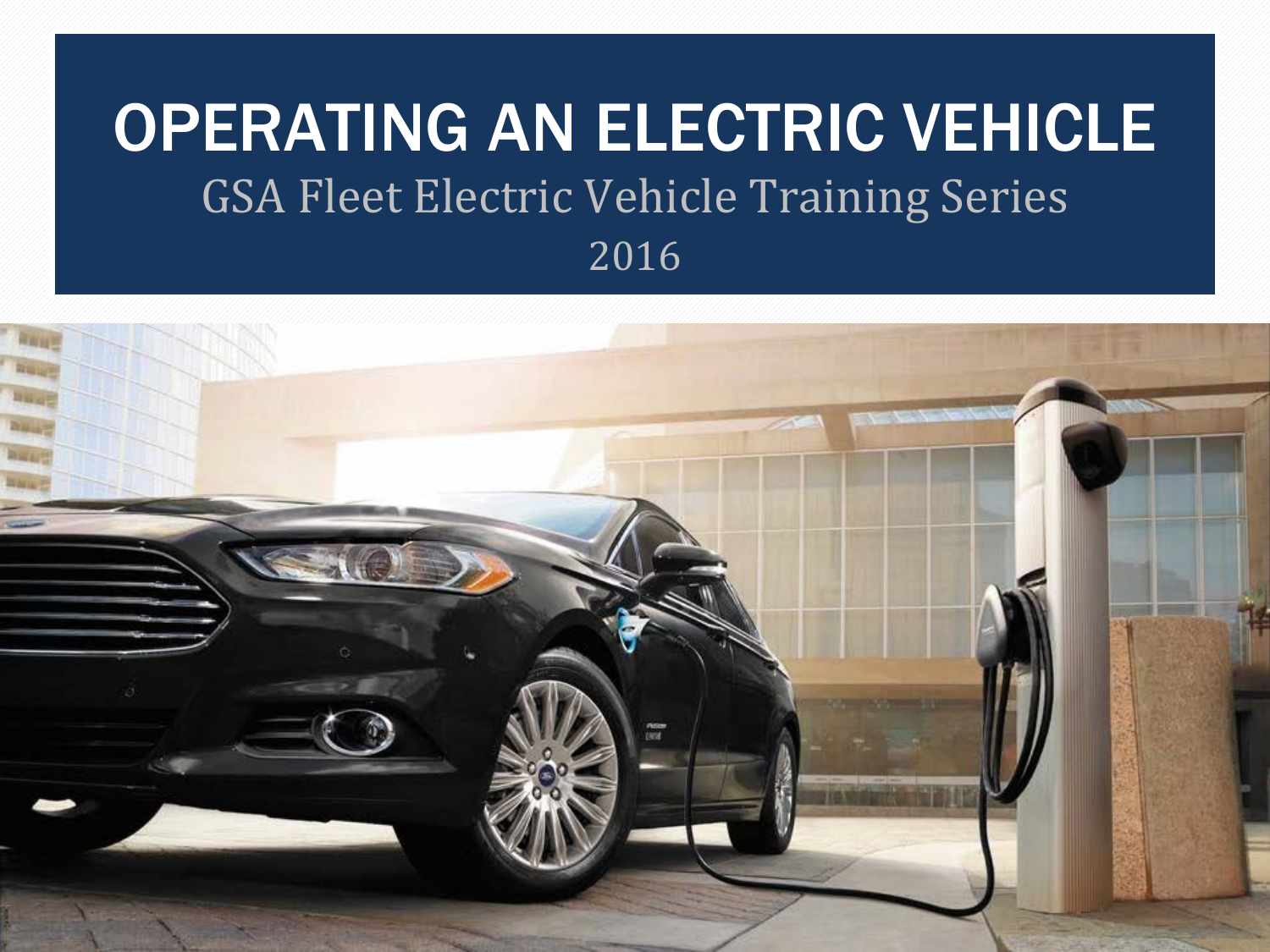## AGENDA

- Federal Mandates
- Acronyms and Definitions
- Electric Vehicle (EV) Features
- Charging an EV
- EV Maintenance
- Best Practices
- Resources



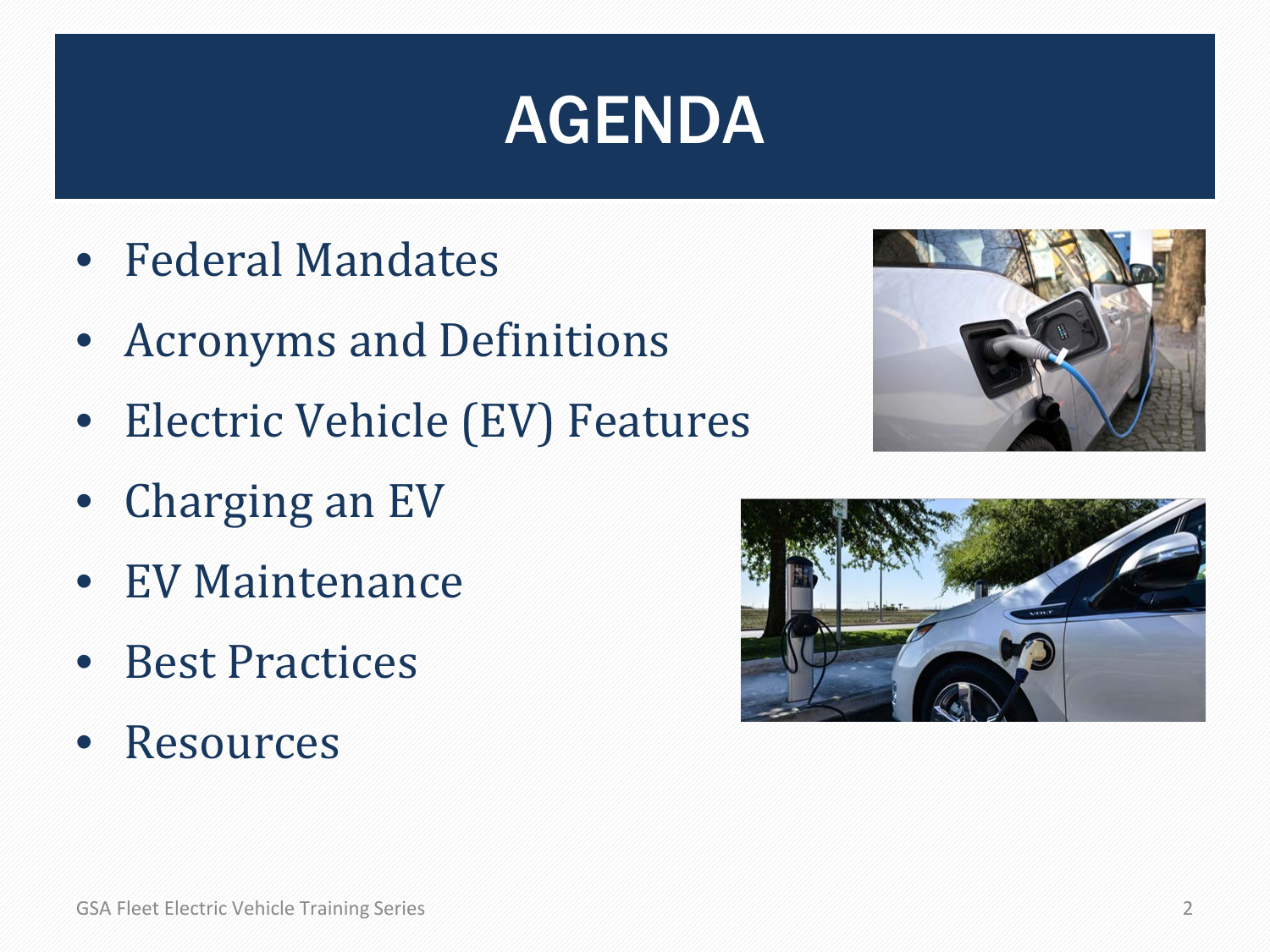## FEDERAL MANDATES

| Law/Mandate                                                                                  | <b>Requirements</b>                                                                                                                                                                                                                                                                                                                                                                                                                                                               |  |  |
|----------------------------------------------------------------------------------------------|-----------------------------------------------------------------------------------------------------------------------------------------------------------------------------------------------------------------------------------------------------------------------------------------------------------------------------------------------------------------------------------------------------------------------------------------------------------------------------------|--|--|
| <b>Executive Order</b><br>13693: Planning for<br>Sustainability in the<br><b>Next Decade</b> | By 2020, 20% of new fleet acquisitions must comprise of<br>zero emission and plug-in hybrid electric vehicles<br>o Increase to 50% by 2025<br>Reduce federal fleet per-mile greenhouse gas (GHG)<br>emissions by 30% by 2025 from a 2014 baseline<br>Procure charging stations and infrastructure that will allow<br>for vehicle-level data reporting capabilities<br>Determine optimum fleet inventory, with an emphasis on<br>eliminating unnecessary or non-essential vehicles |  |  |
| <b>Energy Policy Act</b>                                                                     | • 75% of light duty vehicle acquisitions must be alternative                                                                                                                                                                                                                                                                                                                                                                                                                      |  |  |
| 1992/2005 (EPAct)                                                                            | fuel vehicles in metropolitan areas                                                                                                                                                                                                                                                                                                                                                                                                                                               |  |  |
| <b>Energy Independence</b>                                                                   | Acquire only low-GHG emitting vehicles.                                                                                                                                                                                                                                                                                                                                                                                                                                           |  |  |
| and Security Act of                                                                          | o MY16 Passenger Cars: 300 g/mile max CO2 emission                                                                                                                                                                                                                                                                                                                                                                                                                                |  |  |
| 2007 (EISA) Guidance                                                                         | MY16 Light-Duty Trucks: 375 g/mile max CO2 emission                                                                                                                                                                                                                                                                                                                                                                                                                               |  |  |
| on Section 141 (2010)                                                                        | $\circ$                                                                                                                                                                                                                                                                                                                                                                                                                                                                           |  |  |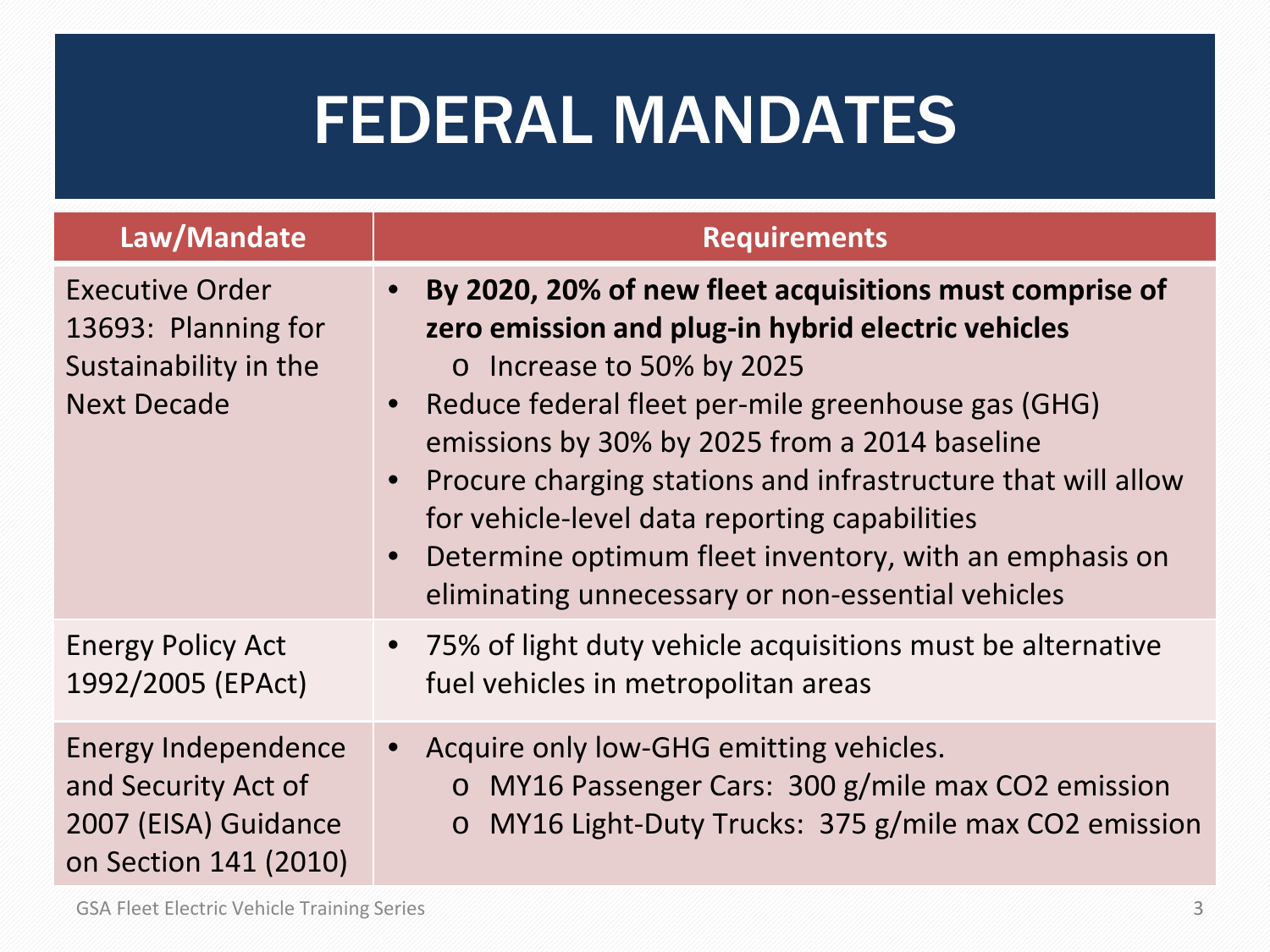# ACRONYMS AND DEFINITIONS

#### • BEV – Battery Electric Vehicle

- » All-electric vehicle powered exclusively by a battery. Qualifies as a zero emission vehicle.
- PHEV Plug-in Hybrid Electric Vehicle
	- » A vehicle propelled by both an internal combustion engine (ICE) and an electric motor. Counts towards federal zero emissions mandates.
- HEV Hybrid Electric Vehicle
	- » A vehicle powered by the engine and fuel of a conventional vehicle with the batteries of an electric motor. Hybrid vehicles do not need to be plugged in to utilize electric power.
	- » Does not count towards federal zero emissions mandates.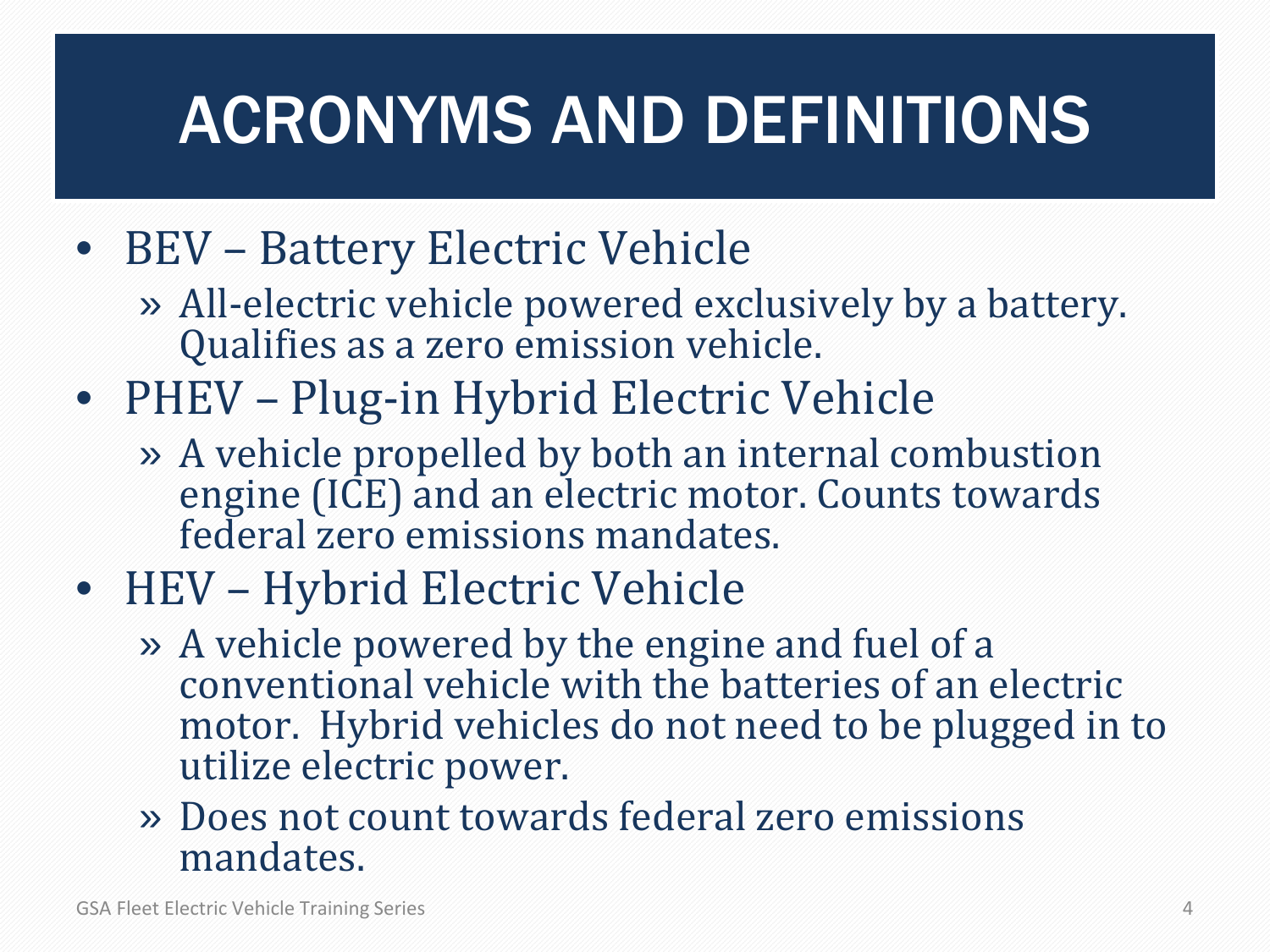## ELECTRIC VEHICLE FEATURES

#### • Regenerative Braking

» Energy is recovered when drivers brake slowly, extending the vehicle's electric range and the life of the braking system.



» Allows the driver to increase fuel economy. Works by drawing energy from the vehicle's AC system or reducing throttle responsiveness to encourage slower acceleration.



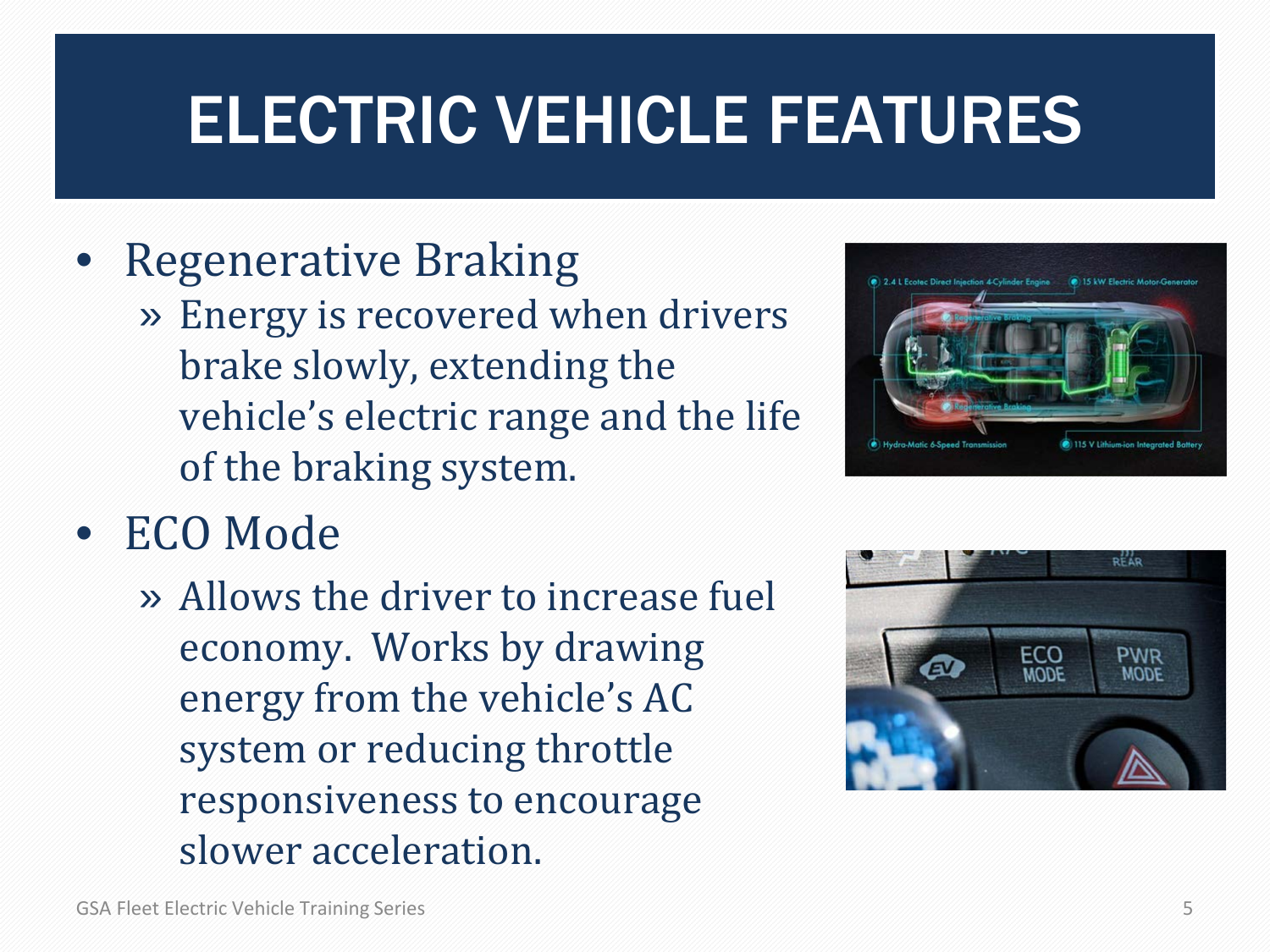# ELECTRIC VEHICLE FEATURES

- Efficiency indicators
	- » Green leaves (Ford) or bars show drivers how efficiently they are driving.
- "EV Later" Option (PHEVs only)
	- » Vehicle operator can chose whether to use gas or the vehicle's electric charge at any point, maximizing efficiency.
- Level 1 charging station cord comes standard with every vehicle

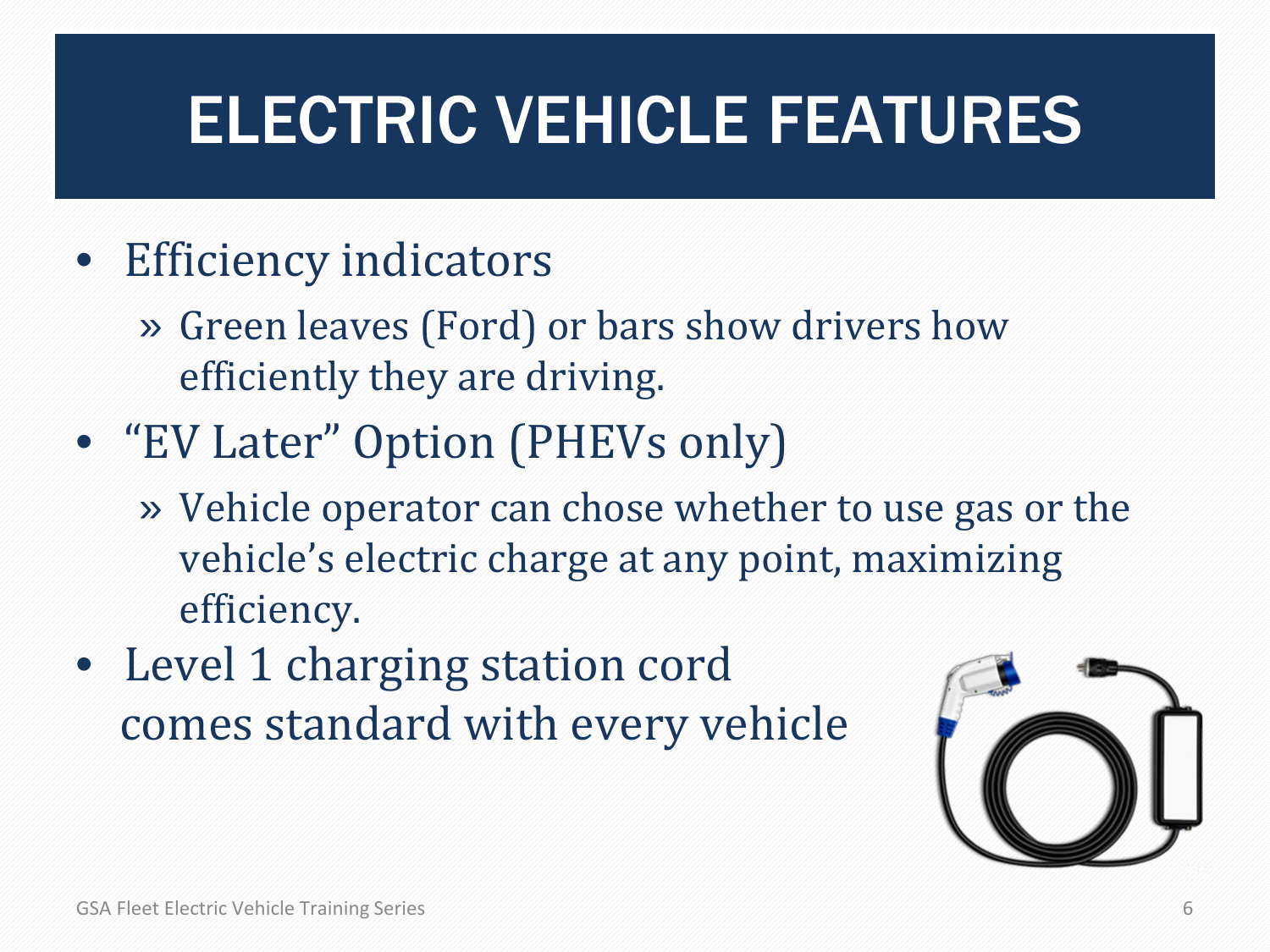## 2016 FORD DASHBOARD FEATURES



GSA Fleet Electric Vehicle Training Series 7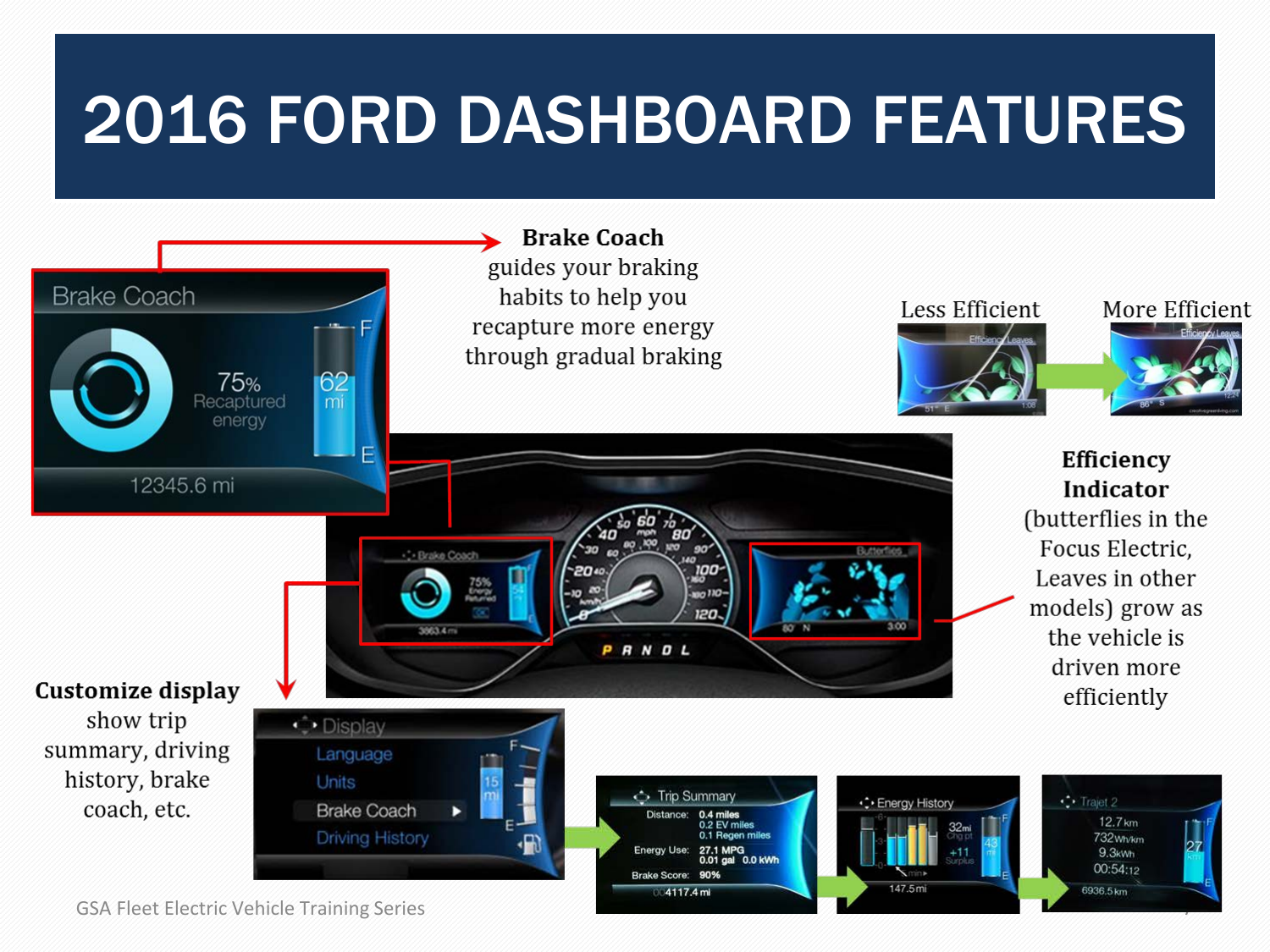# 2016 CHEVY VOLT DASHBOARD FEATURES



**MyLink Display** Charging information, energy usage, energy flow



#### **Instrument Panel**

Steering wheel controls allow you to change what appears in the middle average speed, tire pressure, oil life percentage, total fuel range with EV/gas mode combined



Energy usage since last



**Charging Details**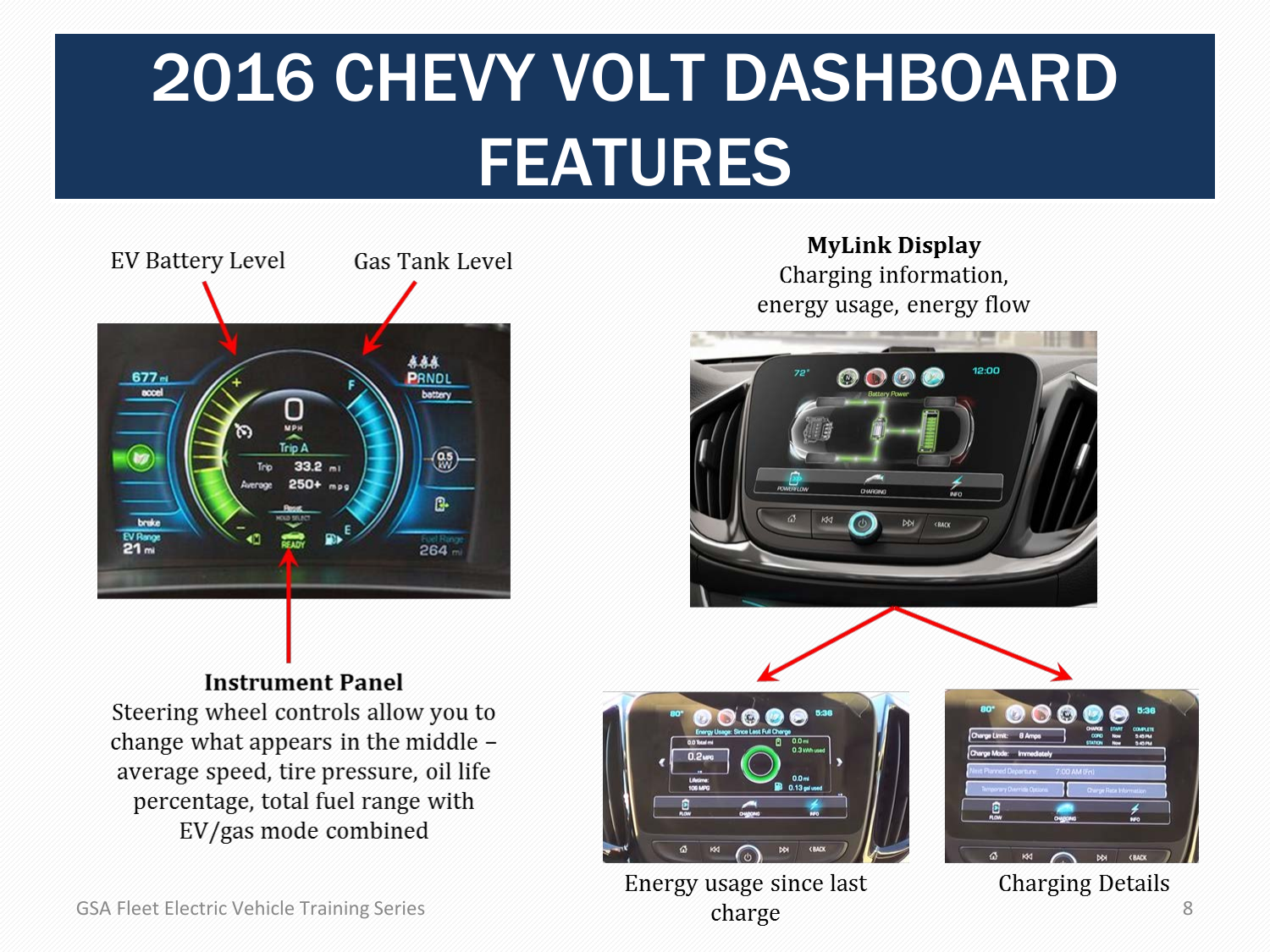#### EV CHARGING TIME AND RANGE

#### **BEV and PHEVs on Contract in FY16**

|                                 | <b>Ford</b><br><b>Fusion</b><br><b>PHEV</b> | <b>Ford CMAX</b><br><b>Energi PHEV</b> | <b>Chevy Volt</b><br><b>PHEV</b> | <b>Ford</b><br><b>Focus BEV</b> |
|---------------------------------|---------------------------------------------|----------------------------------------|----------------------------------|---------------------------------|
| <b>Electric Range</b>           | 19 miles                                    | 19 miles                               | 53 miles                         | 76 miles                        |
| <b>Total Range</b>              | 550 miles                                   | 550 miles                              | 420 miles                        | 76 miles                        |
| <b>Charge Time</b><br>(Level 2) | $2.5$ hrs                                   | $2.5$ hrs                              | 4.5 hrs                          | 3.6 hrs                         |
| <b>Passengers</b>               | 5                                           | 5                                      | 5                                | 5                               |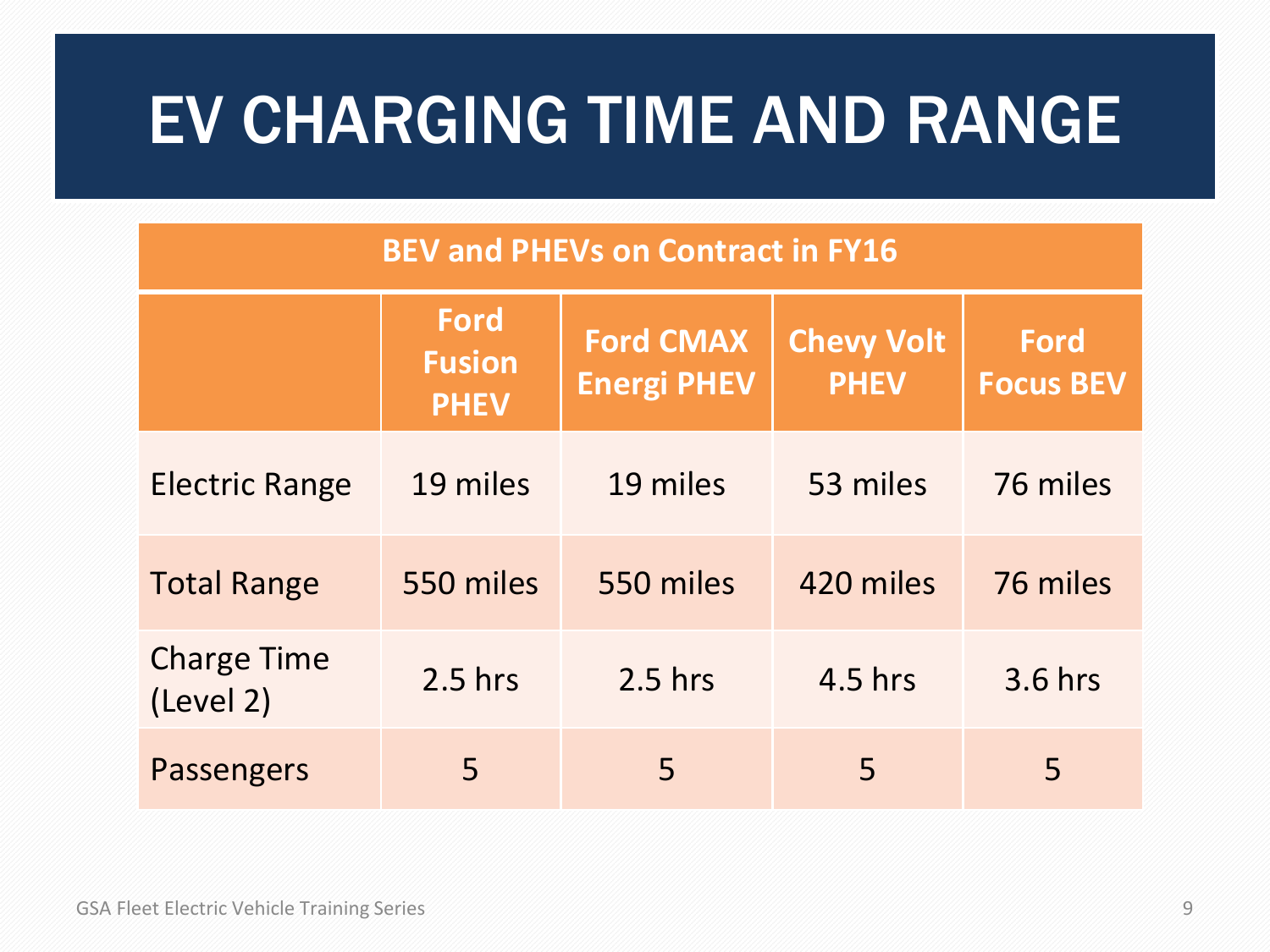# HOW TO CHARGE YOUR EV

- Vehicle should be turned off and in park (P) before initiating a charge.
- Level 1 wall plug:
	- » Plug charging cord into wall outlet before connecting the charging coupler into the vehicle. Per OEM guidance, do not use extension cords to reach outlets.
- Level 2 charging station:
	- » RFID card or key fob will release the charging coupler.
		- On public stations, credit cards or alternative methods of initiating a charge may be used. Follow the station's on-screen instructions.
		- Use WEX card to pay for charging.
- Make sure the coupler clicks to lock it into the port.
	- » An indication light will appear either on the vehicle's dashboard or on the ring around the vehicle charging port to indicate that the vehicle is charging.



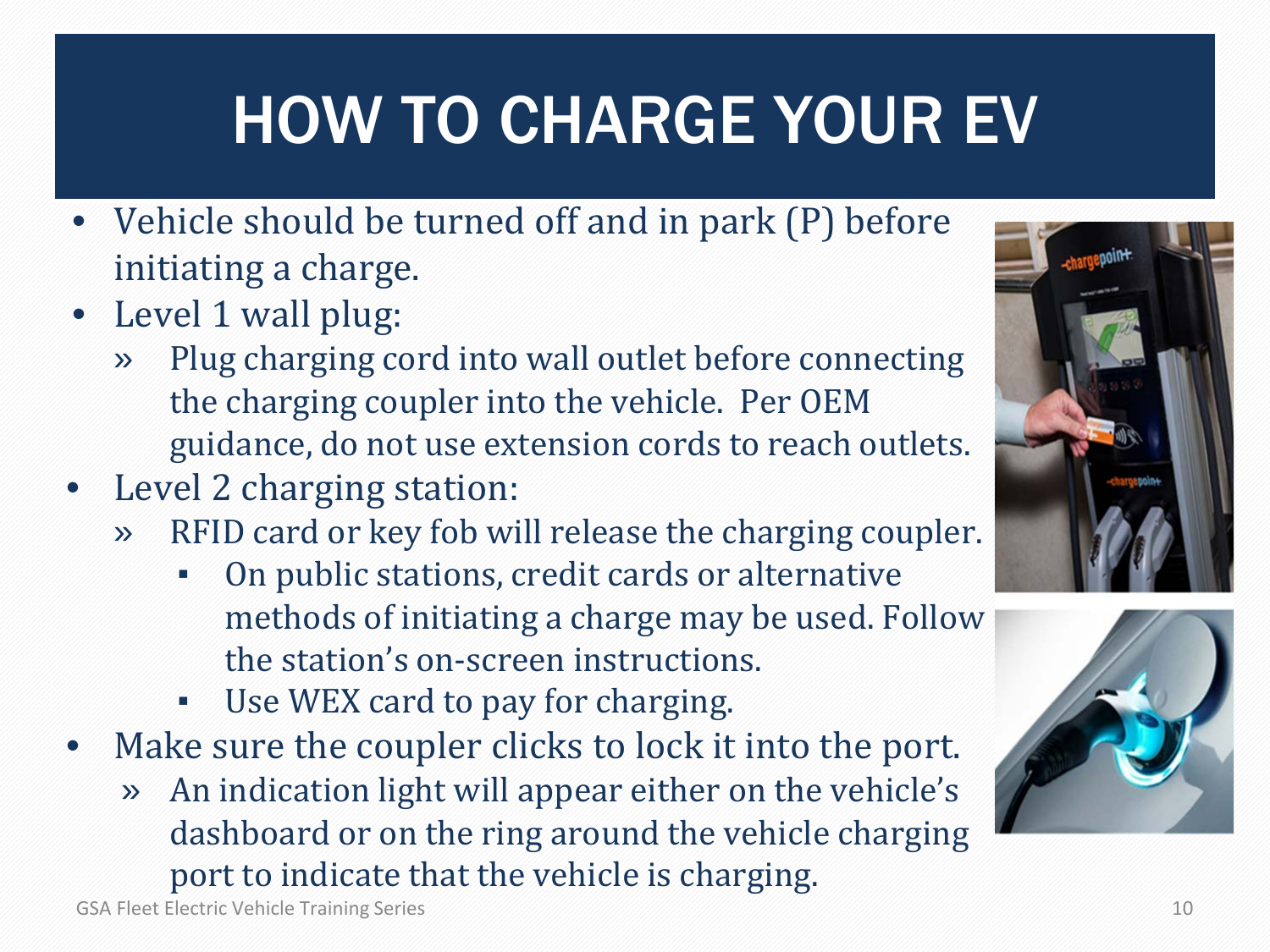# CHARGING INDICATOR LIGHTS AND WHAT THEY MEAN

- Ford Models Ring around the charging port
	- » Ring flashes in a clockwise manner two full times to indicate the beginning of a normal cycle.
	- » Charge port illuminates in quadrants to indicate how much vehicle is charged.



- » When fully charged, all four quadrants are illuminated for a short time and then charging process ends.
- Chevy Volt Indicator light on the dashboard near the windshield
	- » Flashing green light vehicle is charging
		- 1 flash: 0-25% charged
		- 2 flashes: 25-50% charged
		- 3 flashes: 50-75% charged
		- 4 flashes: 75-99% charged
	- » Solid green light vehicle is fully charged
	- » Solid yellow vehicle is plugged in but not charging
	- » No light vehicle is not plugged in or there is an issue with the charger or outlet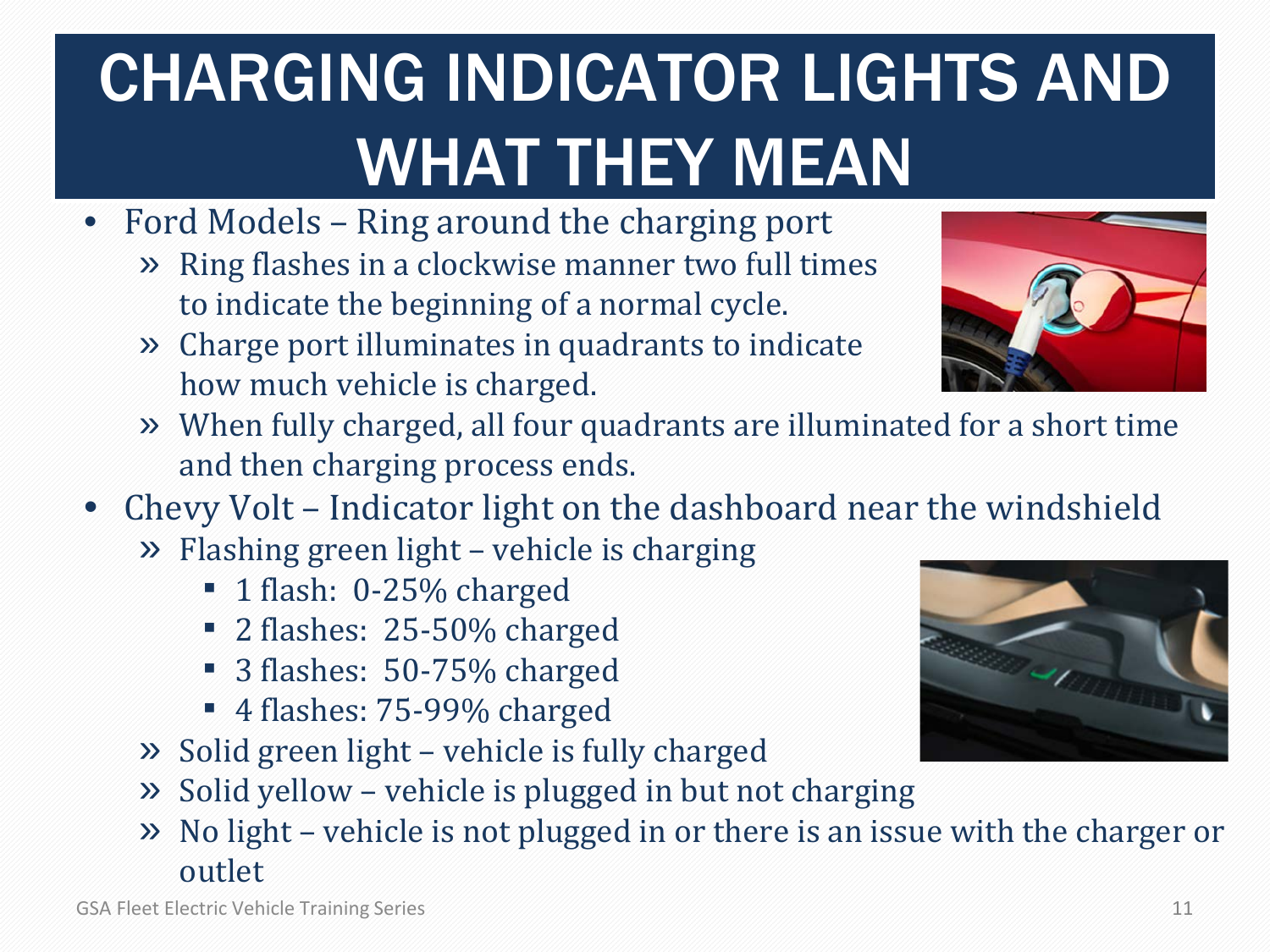# CHARGING ETIQUETTE

- Unplug and/or move your vehicle when charging is complete.
- Do not unplug vehicles connected to a charging station unless the vehicle being charged is in your control or possession.



- Charge vehicles overnight to make use of reduced electricity rates (if applicable).
- The driver who uses the electric range is responsible for ensuring the vehicle is properly recharged for the next driver.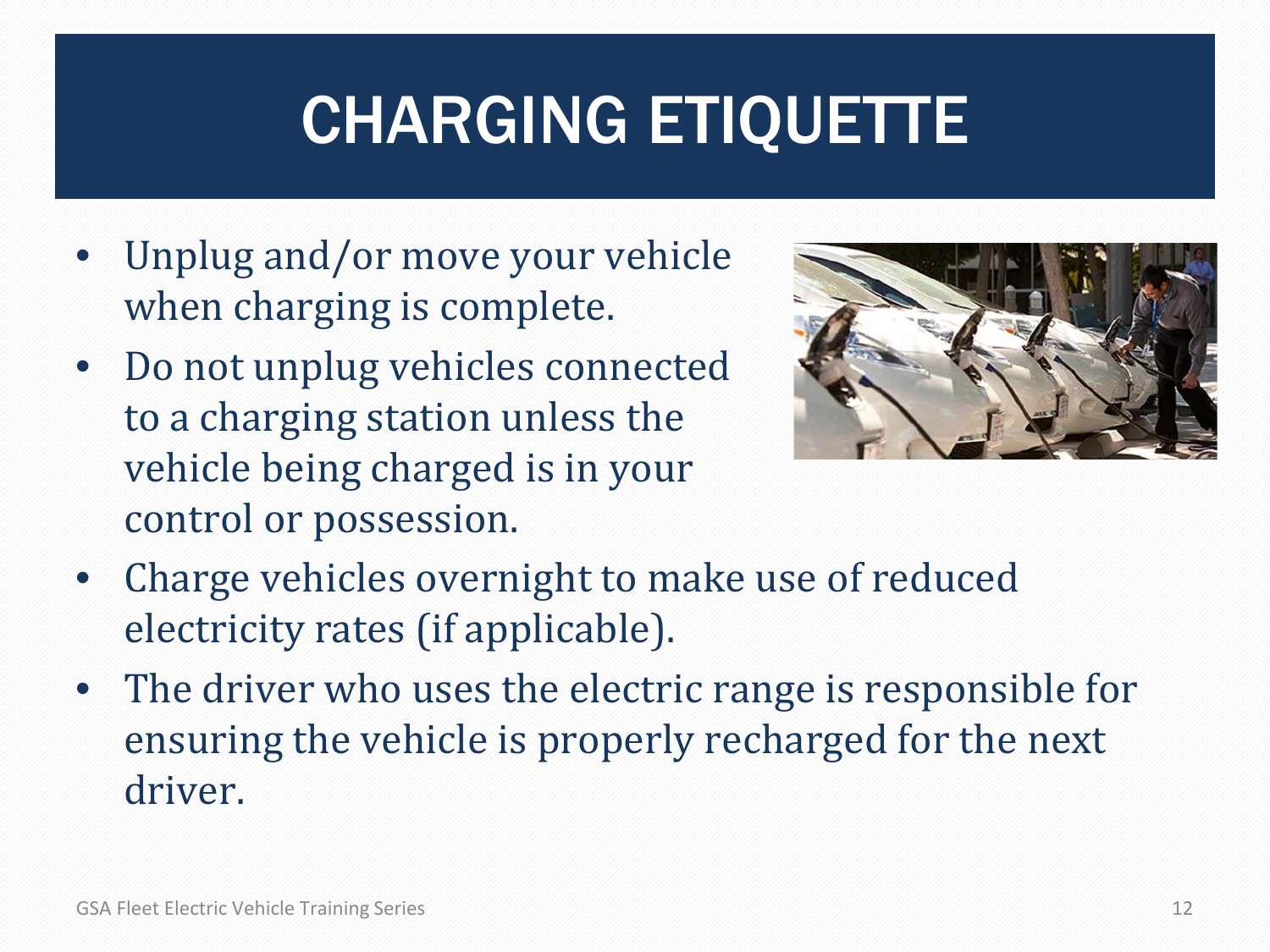# DATA COLLECTION

- Option 1: Automatic Data Collection
	- » Level 2 charging stations with network capability collect and record charging session data.
- Option 2: Manual Data Collection and Recording
	- » Use menu options on vehicle dashboard to record kWh and mileage and manually enter into the Federal Automotive Statistical Tool (FAST).
	- » Fleet Management Information Systems
		- **GSA Drive-thru**
		- **Federal Fleet Management** System (FedFMS)

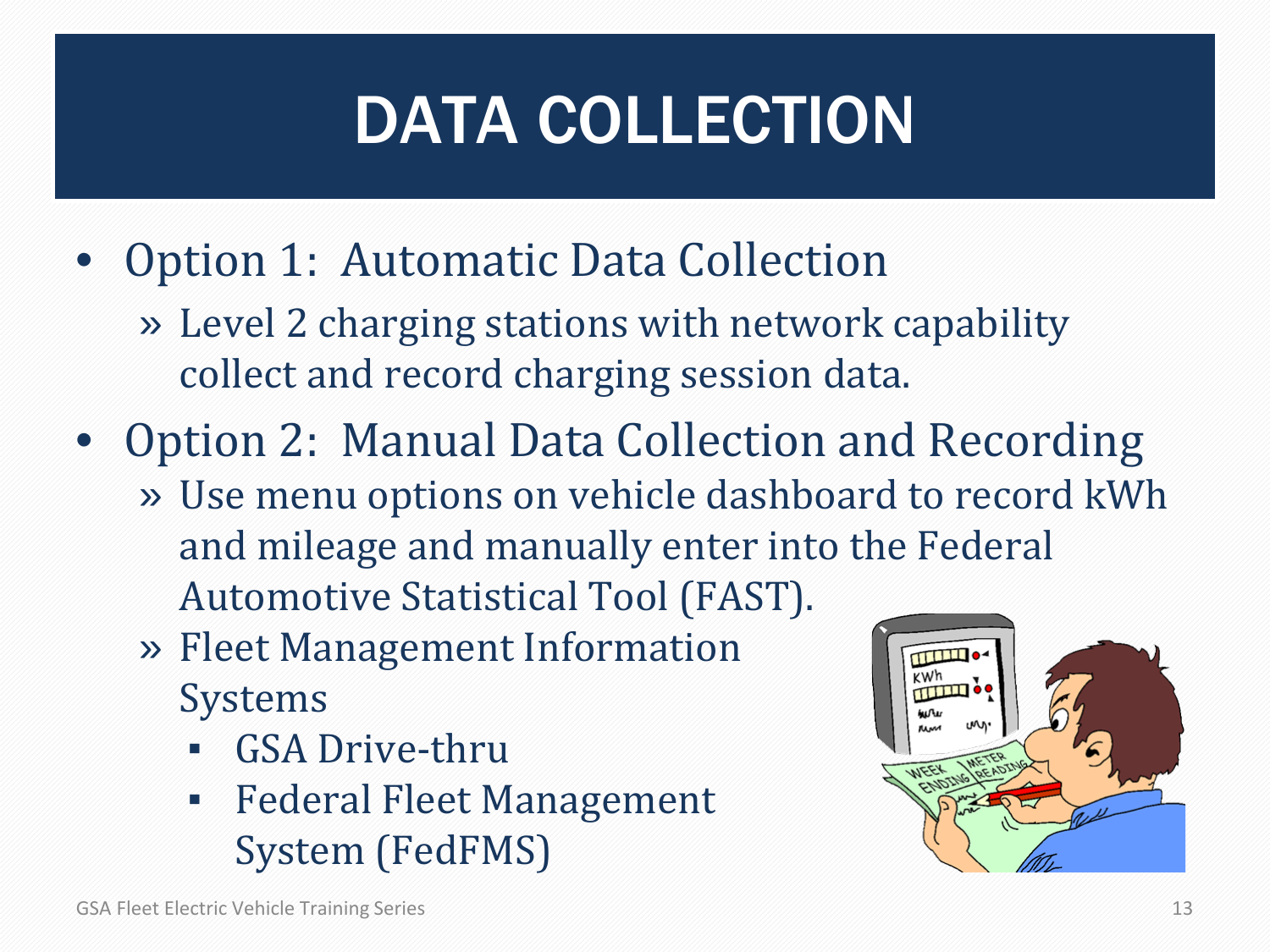# EV MAINTENANCE

- Plug-in EV maintenance must be handled by the OEM
- Only dealerships authorized to work on plug-in electric vehicles can complete work on the vehicle. Certified dealerships for EV maintenance:
	- » GM: <http://www.chevrolet.com/tools/dealer-locator.html>
	- » Ford: [http://www.ford.com/dealerships/locate?gnav=header](http://www.ford.com/dealerships/locate?gnav=header-finddealer)[finddealer](http://www.ford.com/dealerships/locate?gnav=header-finddealer)
	- » Nissan: [http://www.nissanusa.com/nissandealers/?\\_vipreq=1650499919](http://www.nissanusa.com/nissandealers/?_vipreq=1650499919)
- Contact your Fleet Service Representative (FSR) or Maintenance Control Center (MCC) for a list of approved vendors in your area for maintenance and repairs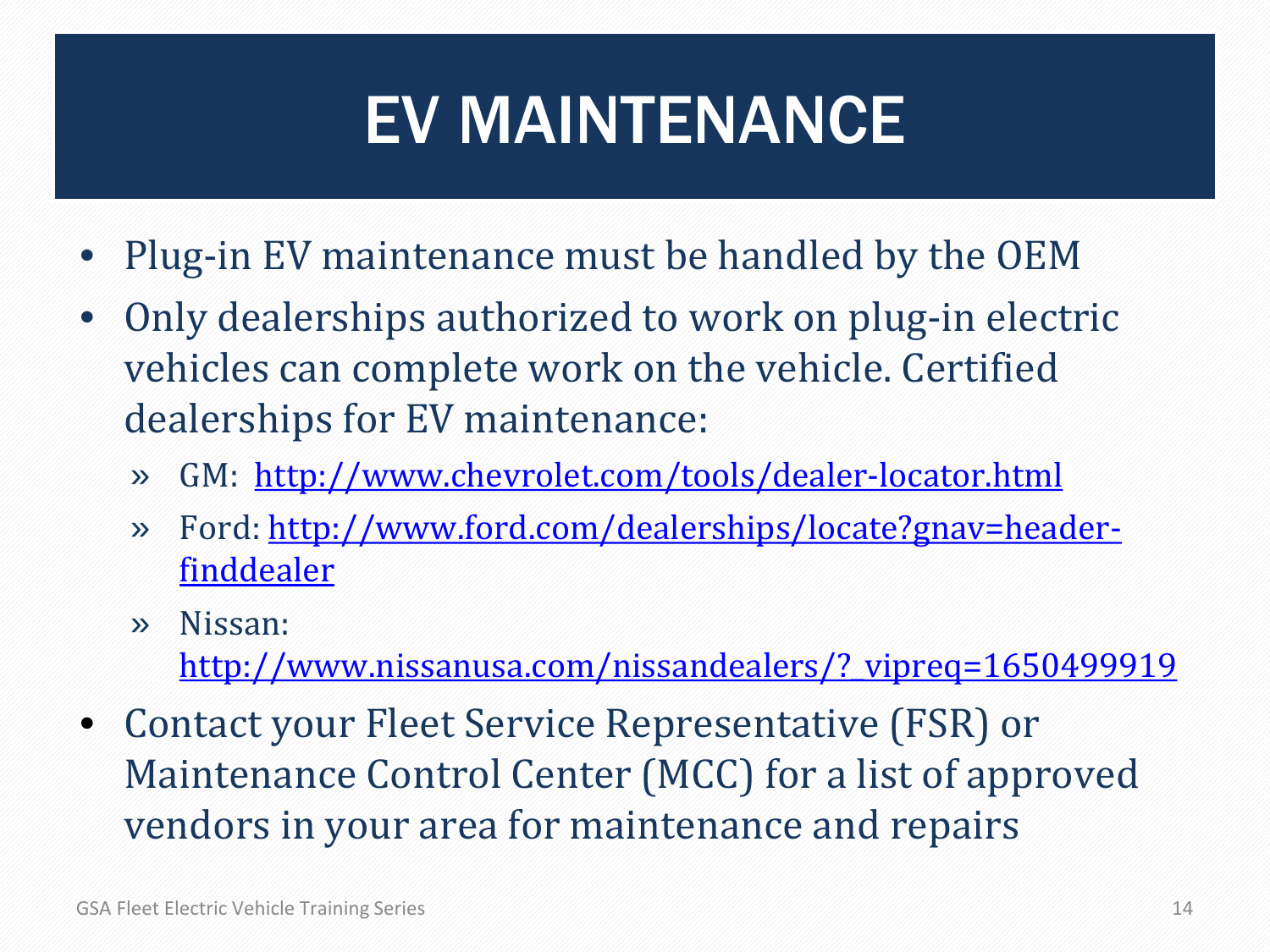# PHEV MAINTENANCE

- Preventative maintenance every 15,000 miles or 24 months – whichever comes first.
	- » Change engine oil and filter using engine manufacturer's specified grade of oil; inspect cooling system and fluids.
	- » Vehicle operators should notify their Fleet Service Representative (FSR) once oil change is completed.

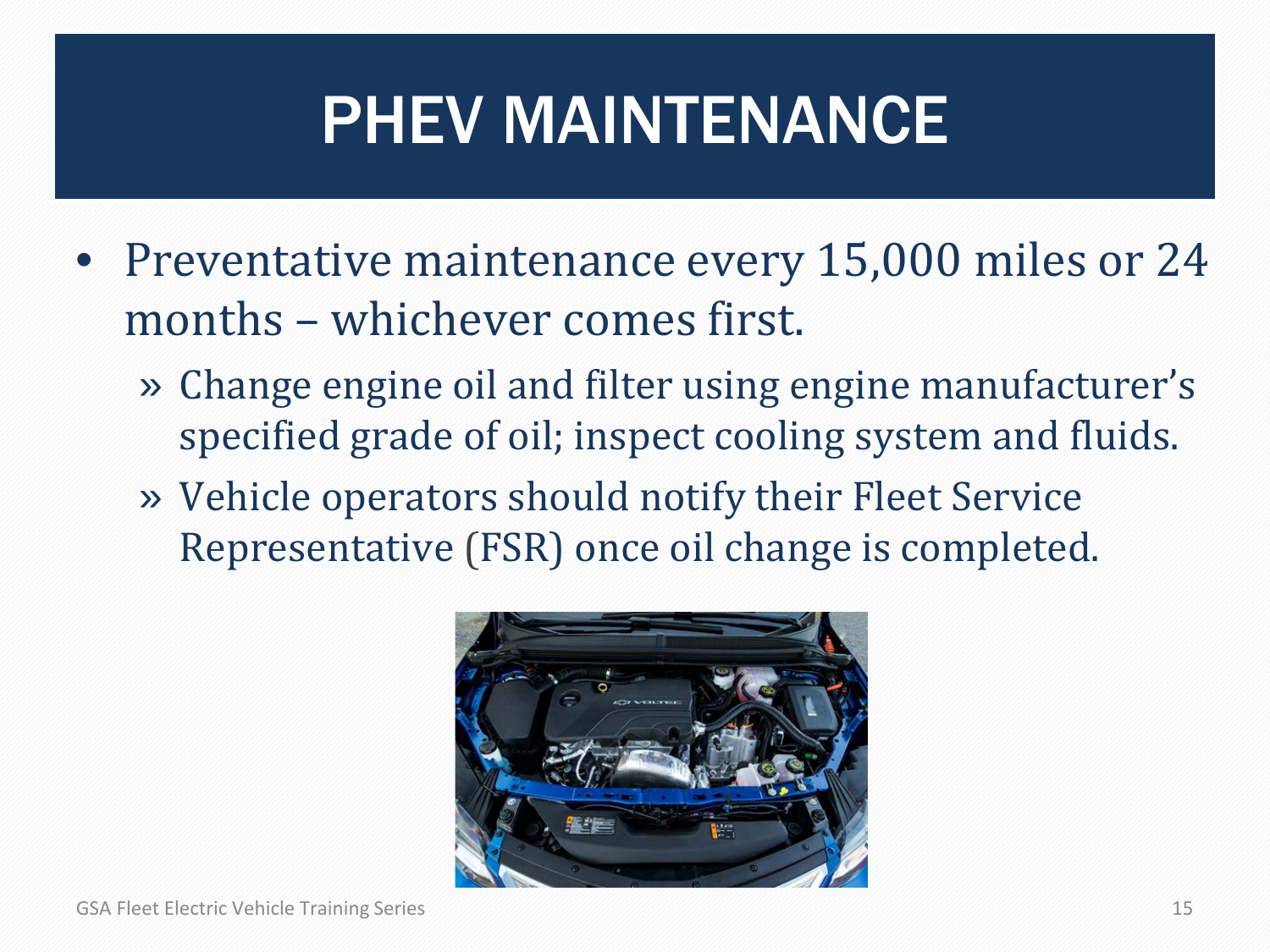# BEV MAINTENANCE

- Preventative maintenance every 10,000 miles or 12 months – whichever comes first.
	- » Inspect: main drive battery, high voltage wiring, tire pressure, cooling system and fluids, and rear and front brakes.

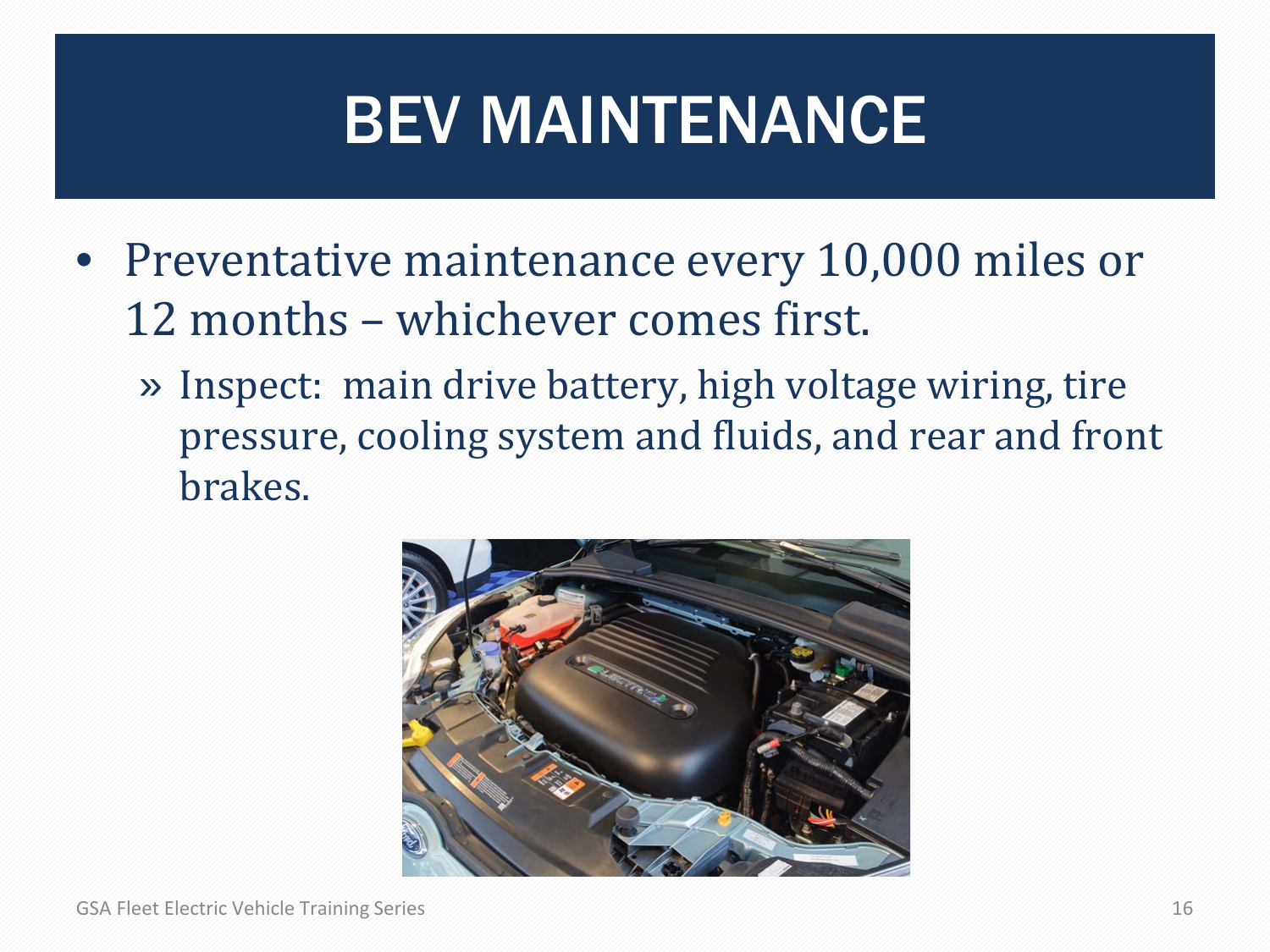Operating an Electric Vehicle

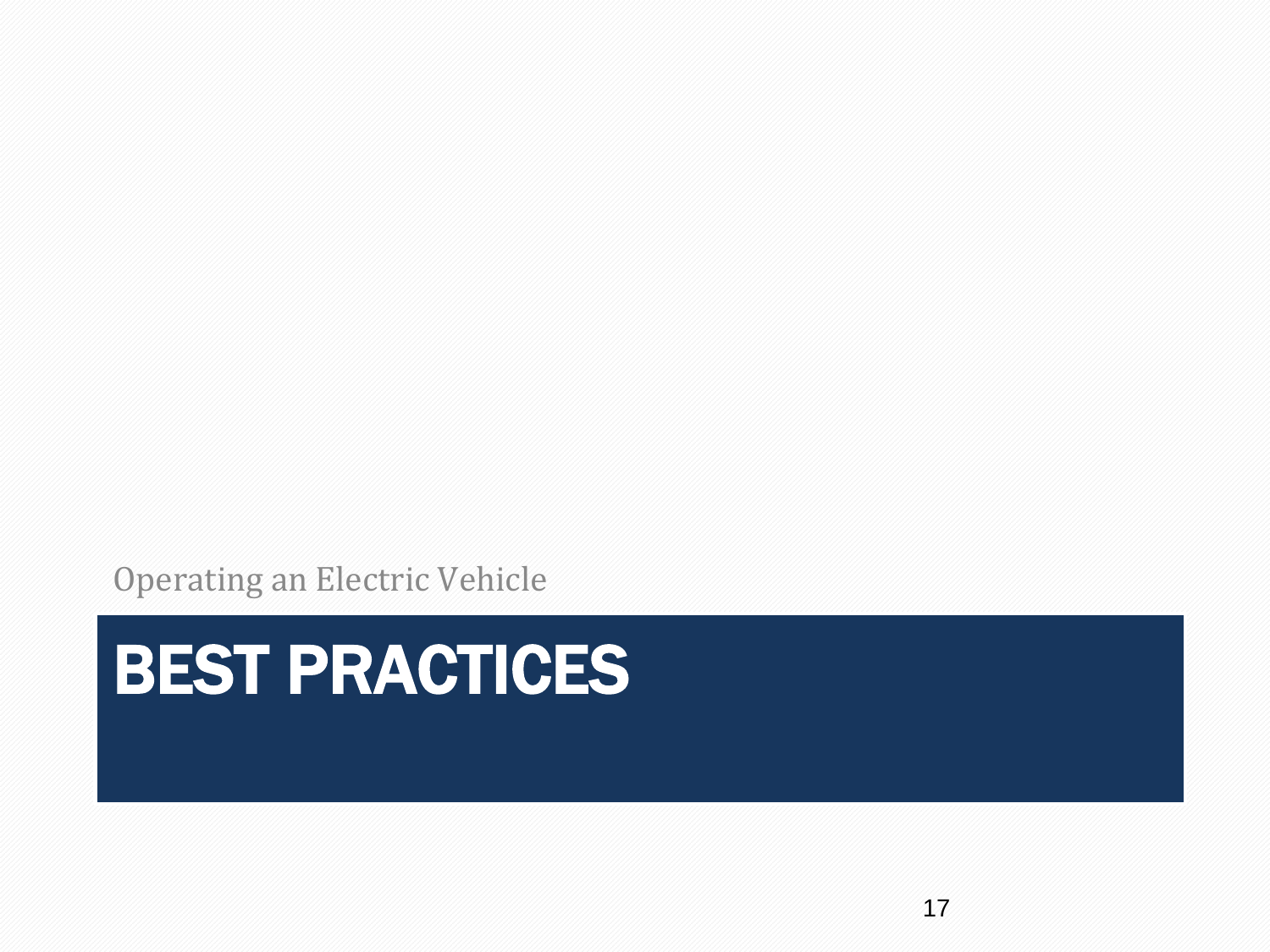# CHARGING AND EV RANGE

- When possible, park EVs in covered spaces that are protected from extreme weather
- In extreme temperatures, EVs get less-than-average range
	- » AC/heat systems drain the battery more quickly
- When it is hot outside, allow for a 60 minute "break" between charging and operating the vehicle
	- » This will allow the battery to cool down before use, resulting in more range and less strain on the battery
- Consider pre-heating or pre-cooling the car before disconnecting the vehicle from the charger.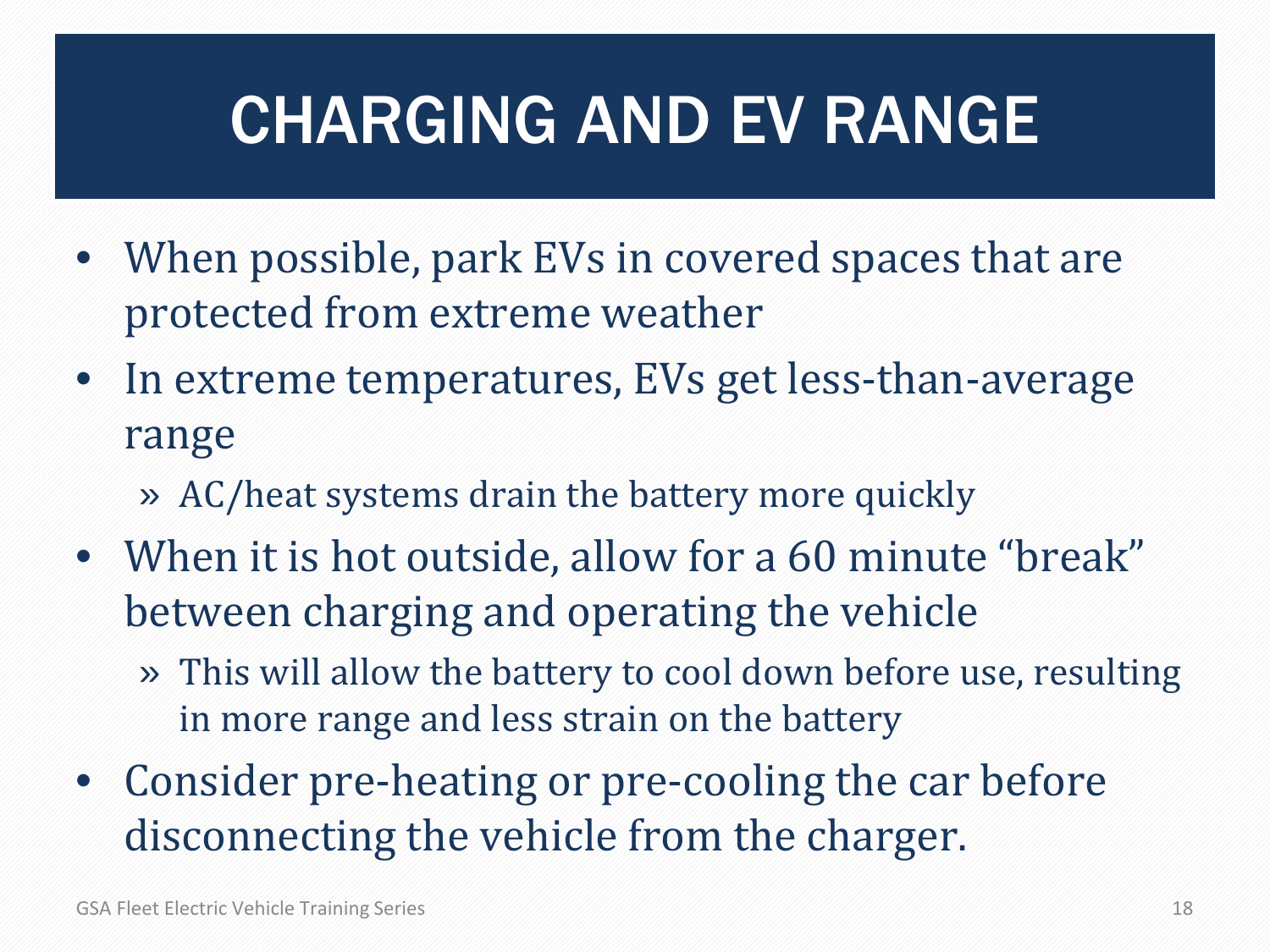## EV EFFICIENCY

- Key measure of efficient driving in an EV is milesper-kilowatt-hour (kWh)
- MPGe = miles per gallon equivalent
	- » Compares AFV fuels not measured in gallons to conventional fuel gallons
	- » 100 MPGe is roughly equivalent to 34 kWh per 100 miles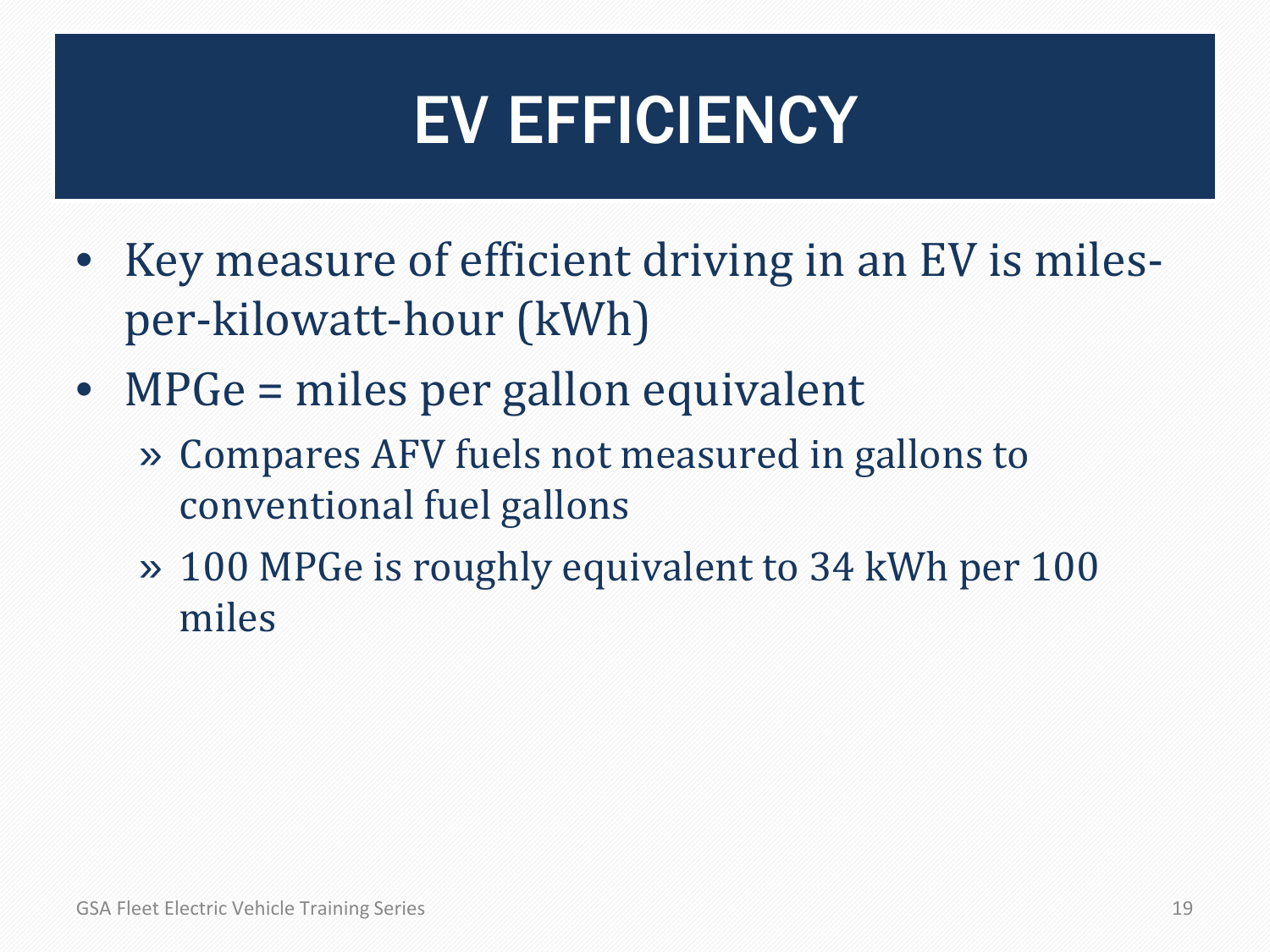#### MAXIMIZING RANGE AND EFFICIENCY

#### • Drive safely

- » Aggressive driving can reduce vehicle efficiency by as much as 30%
- Control acceleration and deceleration
	- » Slower, controlled acceleration maximizes range.
	- » Brake slowly to regenerate electricity
- Use AC sparingly
	- » Heating and cooling systems can reduce range by as much as 20%.
	- » At high speeds, opened windows reduce vehicle aerodynamics and decrease fuel economy more than AC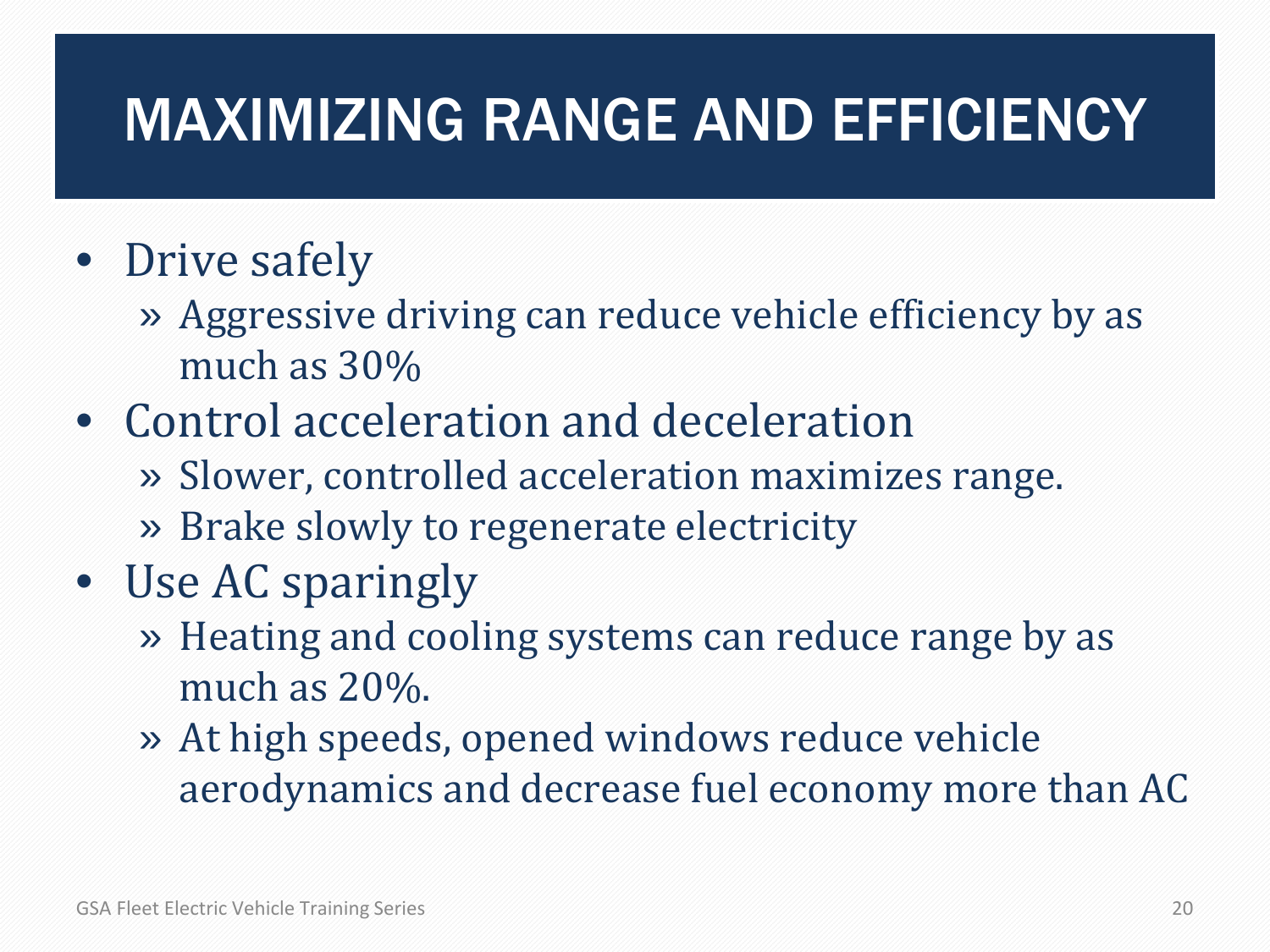#### MAXIMIZING RANGE AND EFFICIENCY

#### • Driving up inclines

- » Switch to gas mode in PHEVs for better fuel efficiency.
- » If using a vehicle with ECO mode, turn off ECO mode for better acceleration up hills
- Heavy loads
	- » Reduce load weights when possible. 100 pounds of added weight can decrease MPG(e) by 2%.
- Routine maintenance
	- » Routine maintenance can improve MPG(e) by 10%
- Tire pressure
	- » Maintaining proper tire pressure can increase MPG(e) by 3%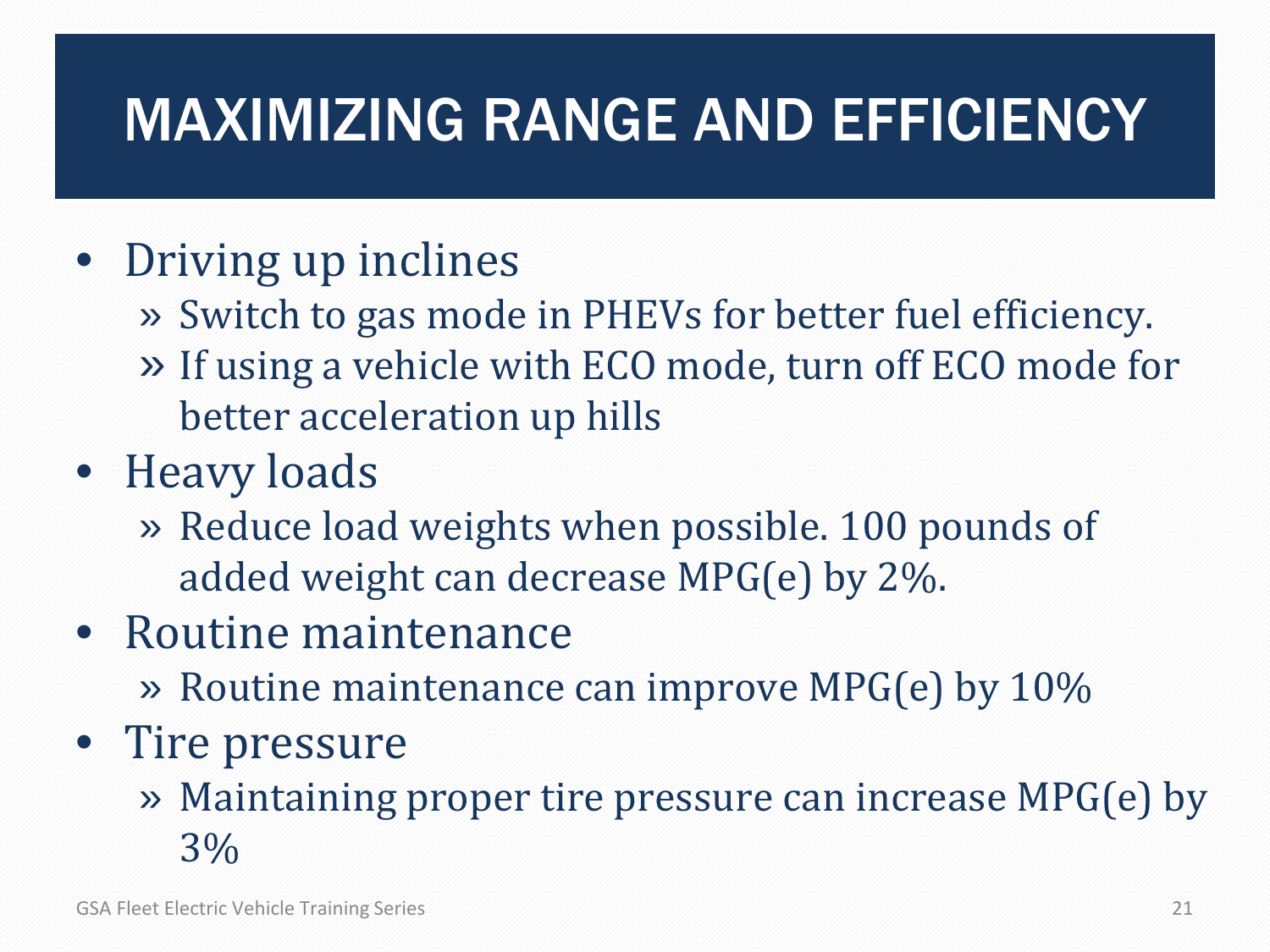## OVERCOMING RANGE ANXIETY

- Plan your trips ahead of time to make sure the distance traveled does not exceed vehicle capacity
	- » Think strategically about driving routes to reduce unnecessary miles



- Fully charge the vehicle before taking long trips
- Locate free public charging stations or outlets where you can refuel during the trip, if needed